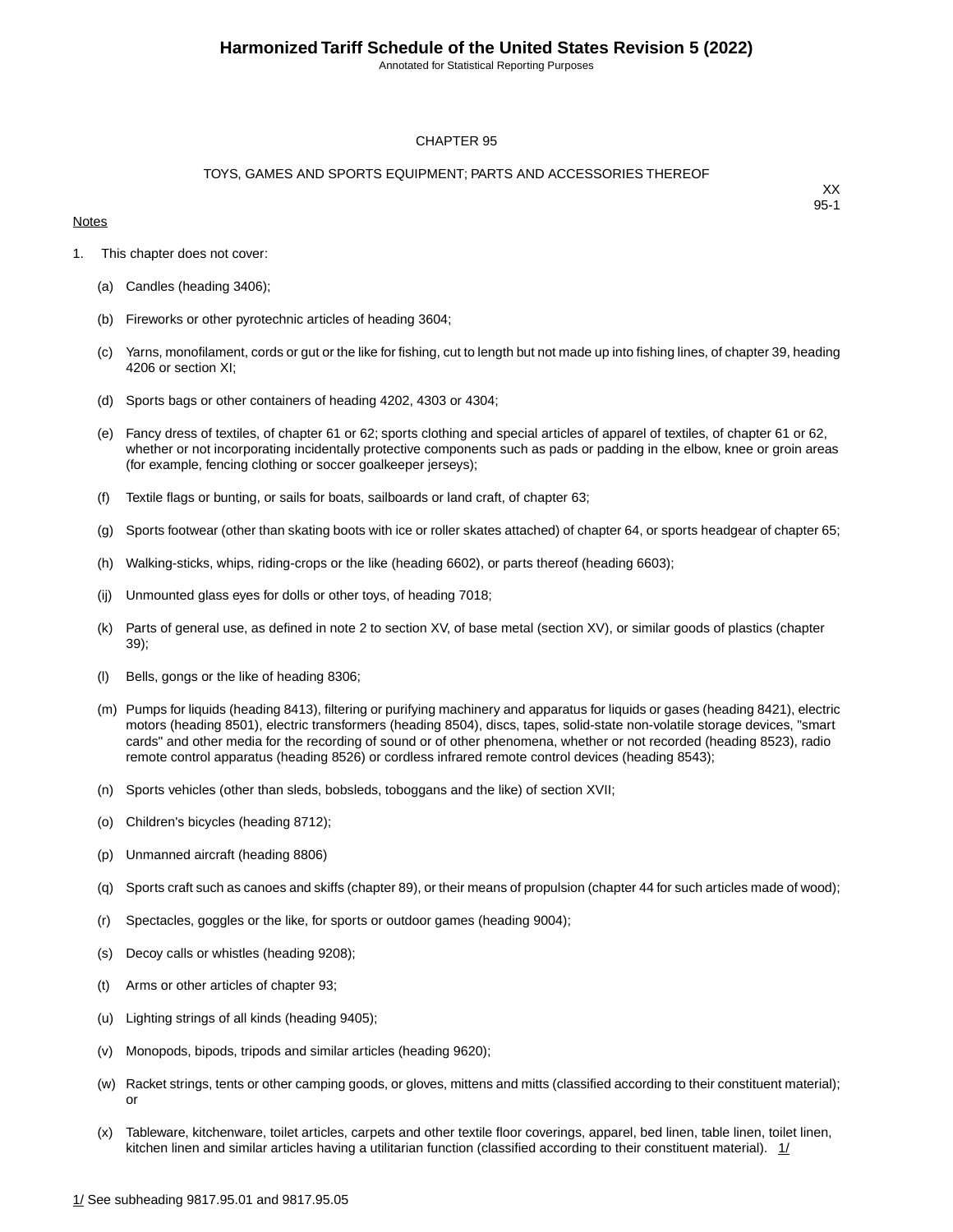Annotated for Statistical Reporting Purposes

Notes (con.) XX 95-2

- 2. This chapter includes articles in which natural or cultured pearls, precious or semiprecious stones (natural, synthetic or reconstructed), precious metal or metal clad with precious metal constitute only minor constituents.
- 3. Subject to note 1 above, parts and accessories which are suitable for use solely or principally with articles of this chapter are to be classified with those articles.
- 4. Subject to the provisions of Note 1 above, heading 9503 applies, *inter alia*, to articles of this heading combined with one or more items, which cannot be considered as sets under the terms of General Interpretative Rule 3(b), and which, if presented separately, would be classified in other headings, provided the articles are put up together for retail sale and the combinations have the essential character of toys.
- 5. Heading 9503 does not cover articles which, on account of their design, shape or constituent material, are identifiable as intended exclusively for animals, for example, "pet toys" (classification in their own appropriate heading).
- 6. For the purposes of heading 9508:
	- (a) The expression "amusement park rides" means a device or combination of devices or equipment that carry, convey, or direct a person or persons over or through a fixed or restricted course, including watercourses, or within a defined area for the primary purpose of amusement or entertainment. Such rides may be combined within an amusement park, theme park, water park or fairground.These amusement park rides do not include equipment of a kind commonly installed in residences or playgrounds;
	- (b) The expression "water park amusements" means a device or combination of devices or equipment that are characterized by a defined area involving water, with no purposes built path. Water park amusements only include equipment designed specifically for water parks; and
	- (c) The expression "fairground amusements" means games of chance, strength or skill, which commonly employ an operator or attendant and may be installed in permanent buildings or independent concession stalls. Fairground amusements do not include equipment of heading 9504.

This heading does not include equipment more specifically classified elsewhere in the tariff schedule.

#### Subheading Note

- 1. Subheading 9504.50 covers:
	- (a) Video game consoles from which the image is reproduced on a television receiver, a monitor or other external screen or surface; or
	- (b) Video game machines having a self-contained video screen, whether or not portable.

This subheading does not cover video game consoles or machines operated by coins, banknotes, bank cards, tokens or by any other means of payment (subheading 9504.30).

#### **Statistical note**

1. In heading 9503, classification is based on the youngest age for which the product is intended. For example, an item labeled "For ages 2–5" would be appropriately classified in the "Under 3 years of age" category. Parts and accessories, if not specifically labeled for a specific age, should be classified under the age designation that would be applicable to the finished retail product of which it is a component or in which it is incorporated.

#### Compiler's Note

The provisions of subchapter II of chapter 99 (Miscellaneous Tariff Bills or MTBs), the provisions of the Generalized System of Preferences (GSP) found in General Note 4 and most product exclusions from the additional tariffs on products of China in subchapter III of chapter 99 expired on December 31, 2020. However, no endnotes or footnotes relating to these provisions have been deleted as of the issue date of this edition.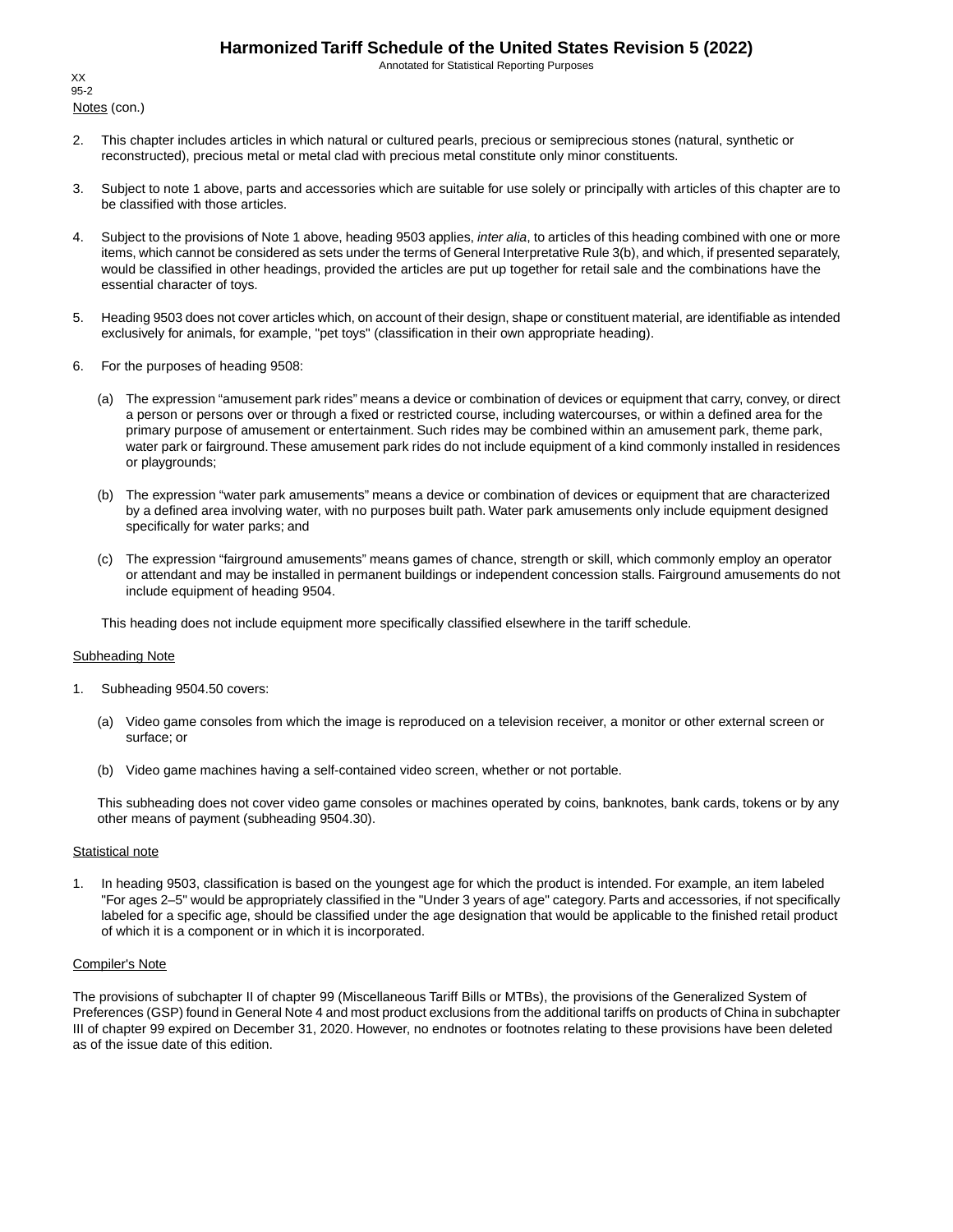Annotated for Statistical Reporting Purposes

| Heading/   | Stat.       |                                                                                                                                                                                                                                                                                                                                                                                | Unit           |         | Rates of Duty           |                |
|------------|-------------|--------------------------------------------------------------------------------------------------------------------------------------------------------------------------------------------------------------------------------------------------------------------------------------------------------------------------------------------------------------------------------|----------------|---------|-------------------------|----------------|
| Subheading | Suf-<br>fix | Article Description                                                                                                                                                                                                                                                                                                                                                            | of<br>Quantity | General | $\mathbf{1}$<br>Special | $\overline{2}$ |
| 9503.00.00 |             | Tricycles, scooters, pedal cars and similar wheeled toys; dolls'<br>carriages; dolls, other toys; reduced-scale ("scale") models<br>and similar recreational models, working or not; puzzles of all<br>"Children's products" as defined in 15 U.S.C. § 2052:<br>Inflatable toy balls, balloons and punchballs, of rubber:<br>Labeled or determined by importer as intended for |                |         |                         | 70%            |
|            |             | use by persons:                                                                                                                                                                                                                                                                                                                                                                |                |         |                         |                |
|            | 11          |                                                                                                                                                                                                                                                                                                                                                                                |                |         |                         |                |
|            | 13          |                                                                                                                                                                                                                                                                                                                                                                                |                |         |                         |                |
|            | 71          | Other:<br>Labeled or determined by importer as intended for<br>use by persons:                                                                                                                                                                                                                                                                                                 |                |         |                         |                |
|            | 73          |                                                                                                                                                                                                                                                                                                                                                                                |                |         |                         |                |
|            | 90          |                                                                                                                                                                                                                                                                                                                                                                                |                |         |                         |                |
|            |             |                                                                                                                                                                                                                                                                                                                                                                                |                |         |                         |                |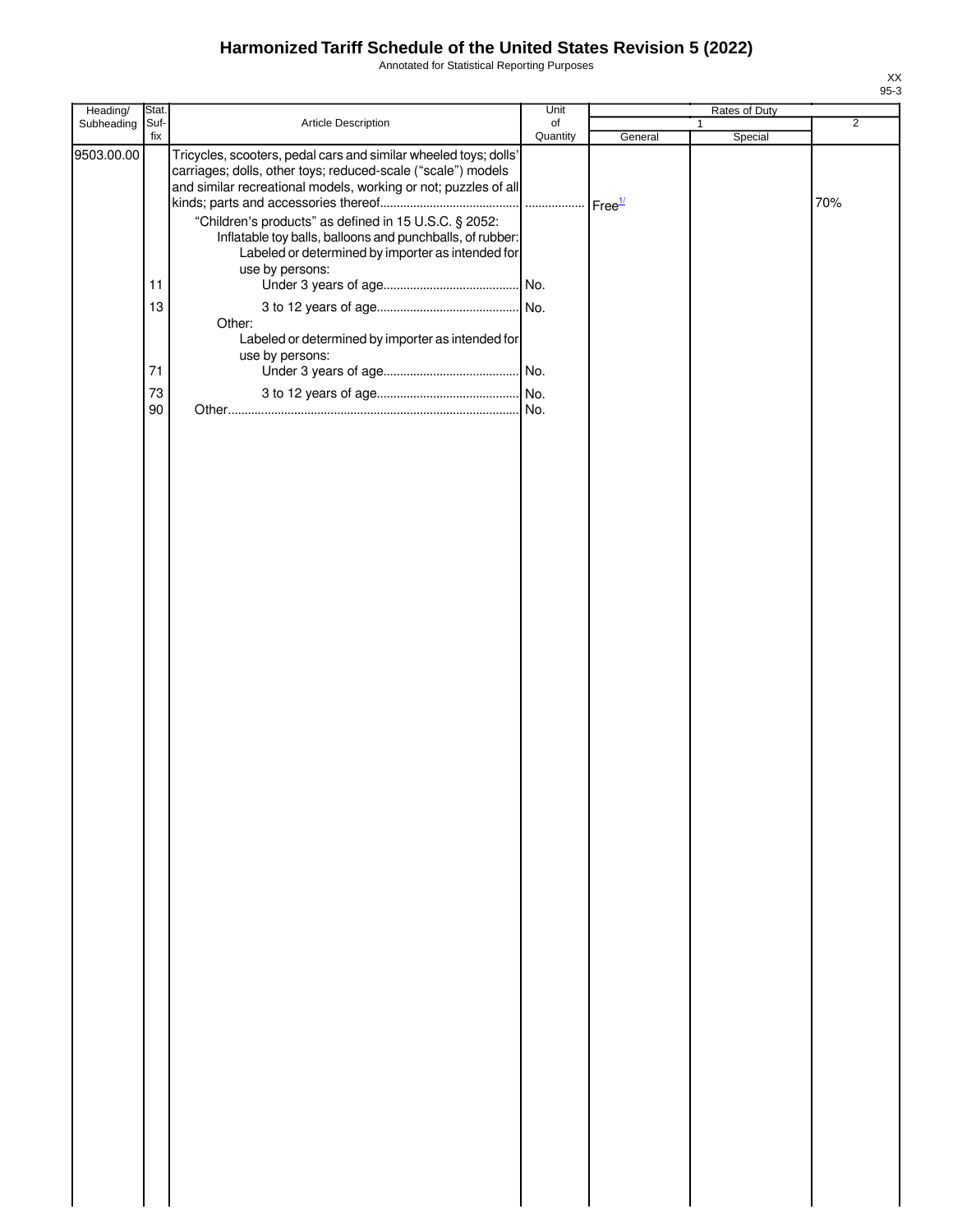Annotated for Statistical Reporting Purposes

| Heading/                         | Stat.       |                                                                                                                                                                                                                                                                                                                                                                                                                                              | Unit                  |                    | <b>Rates of Duty</b> |                     |
|----------------------------------|-------------|----------------------------------------------------------------------------------------------------------------------------------------------------------------------------------------------------------------------------------------------------------------------------------------------------------------------------------------------------------------------------------------------------------------------------------------------|-----------------------|--------------------|----------------------|---------------------|
| Subheading                       | Suf-<br>fix | <b>Article Description</b>                                                                                                                                                                                                                                                                                                                                                                                                                   | of<br>Quantity        | General            | Special              | $\overline{2}$      |
| 9504<br>9504.20<br>9504.20.20 00 |             | Video game consoles and machines, table or parlor games,<br>including pinball machines, billiards, special tables for casino<br>games and automatic bowling equipment, amusement<br>machines operated by coins, banknotes, bank cards, tokens<br>or by any other means of payment:<br>Articles and accessories for billiards of all kinds:                                                                                                   |                       |                    |                      | 50%                 |
|                                  |             |                                                                                                                                                                                                                                                                                                                                                                                                                                              |                       |                    |                      |                     |
| 9504.20.40                       | 00          |                                                                                                                                                                                                                                                                                                                                                                                                                                              |                       |                    |                      | 25%                 |
| 9504.20.60                       | 00          |                                                                                                                                                                                                                                                                                                                                                                                                                                              |                       |                    |                      | 33 1/3%             |
| 9504.20.80<br>9504.30.00         | 00          | Other games, operated by coins, banknotes, bank cards,<br>tokens or by any other means of payment, other than<br>automatic bowling alley equipment; parts and accessories                                                                                                                                                                                                                                                                    | Free <sup>2/</sup>    |                    |                      | 33 1/3%<br>35%      |
|                                  | 10          | Other:<br>Games:                                                                                                                                                                                                                                                                                                                                                                                                                             | No.                   |                    |                      |                     |
|                                  | 20          | Pinball machines and bell-type machines and                                                                                                                                                                                                                                                                                                                                                                                                  |                       |                    |                      |                     |
|                                  | 40<br>60    |                                                                                                                                                                                                                                                                                                                                                                                                                                              |                       |                    |                      |                     |
| 9504.40.00                       | 00          |                                                                                                                                                                                                                                                                                                                                                                                                                                              |                       |                    |                      | $10¢/pack +$<br>20% |
| 9504.50.00                       | 00          | Video game consoles and machines, other than those of<br>subheading 9504.30, and parts and accessories thereof No Free <sup>1/</sup>                                                                                                                                                                                                                                                                                                         |                       |                    |                      | 35%                 |
| 9504.90<br>9504.90.40            | 00          | Other:<br>Game machines, other than those operated by coins,<br>banknotes (paper currency), discs or similar articles;                                                                                                                                                                                                                                                                                                                       | No Free <sup>1/</sup> |                    |                      | 35%                 |
| 9504.90.60                       | 00          | Other:<br>Chess, checkers, parchisi, backgammon, darts<br>and other games played on boards of a special<br>design, all the foregoing games and parts there of<br>(including their boards); mah-jong and dominoes;<br>any of the foregoing games in combination with<br>each other, or with other games, packaged<br>together as a unit in immediate containers of a type<br>used in retail sales; poker chips and dice No Free <sup>1/</sup> |                       |                    |                      | 40%                 |
| 9504.90.90                       |             |                                                                                                                                                                                                                                                                                                                                                                                                                                              |                       | Free <sup>2/</sup> |                      | 40%                 |
|                                  | 40          |                                                                                                                                                                                                                                                                                                                                                                                                                                              | No.                   |                    |                      |                     |
|                                  | 60          | Bowling equipment and parts and accessories                                                                                                                                                                                                                                                                                                                                                                                                  | No.                   |                    |                      |                     |
|                                  | 80          |                                                                                                                                                                                                                                                                                                                                                                                                                                              | No.                   |                    |                      |                     |
|                                  |             |                                                                                                                                                                                                                                                                                                                                                                                                                                              |                       |                    |                      |                     |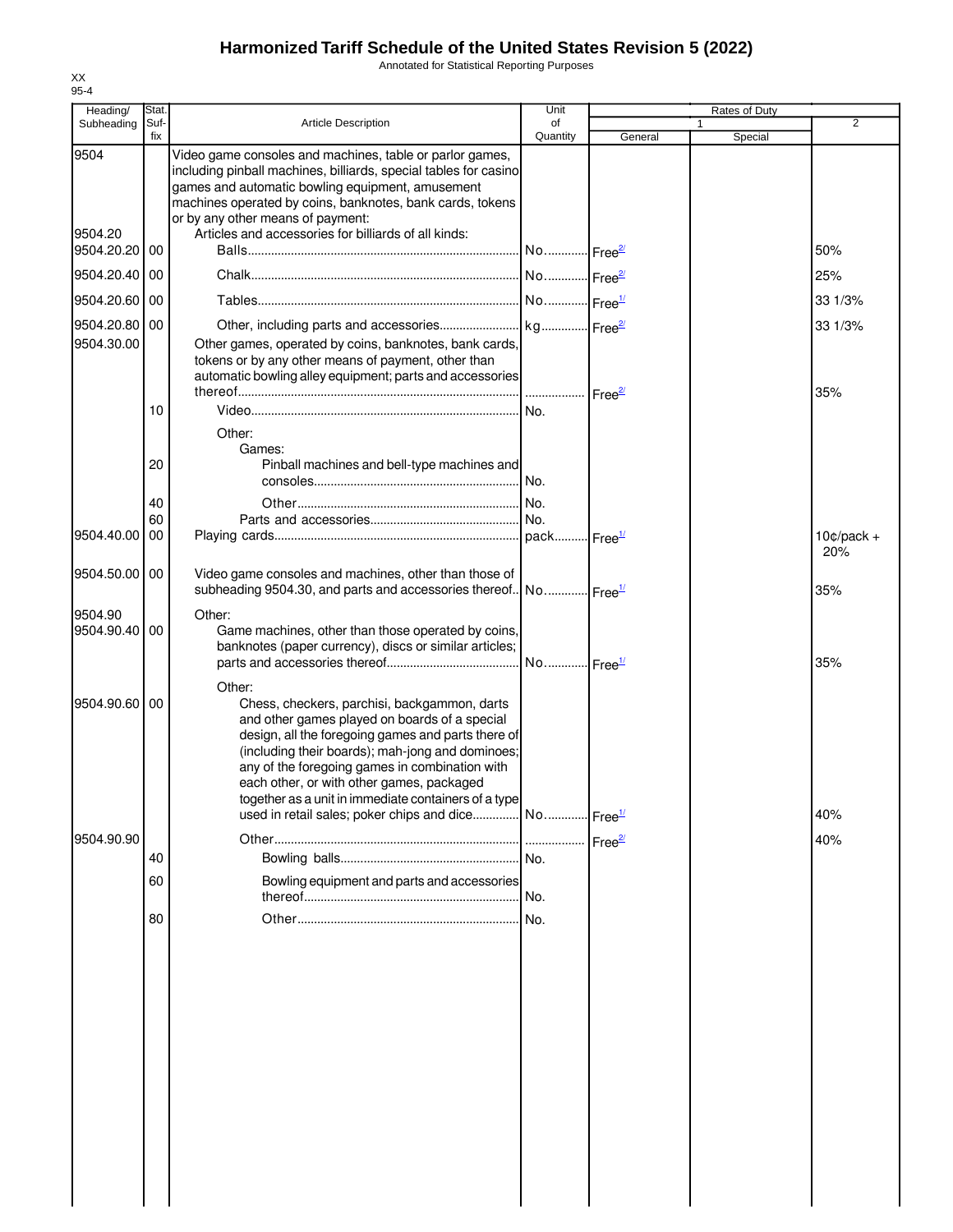Annotated for Statistical Reporting Purposes

| Heading/              | Stat.       |                                                                                                                                                                                                                                                                                                                                                    | Unit                  |                    | Rates of Duty                                                                     |                |
|-----------------------|-------------|----------------------------------------------------------------------------------------------------------------------------------------------------------------------------------------------------------------------------------------------------------------------------------------------------------------------------------------------------|-----------------------|--------------------|-----------------------------------------------------------------------------------|----------------|
| Subheading            | Suf-<br>fix | <b>Article Description</b>                                                                                                                                                                                                                                                                                                                         | of<br>Quantity        | General            | $\mathbf{1}$<br>Special                                                           | $\overline{2}$ |
| 9505                  |             | Festive, carnival or other entertainment articles, including<br>magic tricks and practical joke articles; parts and accessories<br>thereof:                                                                                                                                                                                                        |                       |                    |                                                                                   |                |
| 9505.10               |             | Articles for Christmas festivities and parts and accessories<br>thereof:                                                                                                                                                                                                                                                                           |                       |                    |                                                                                   |                |
| 9505.10.10 00         |             | Christmas ornaments:                                                                                                                                                                                                                                                                                                                               |                       |                    |                                                                                   | 60%            |
| 9505.10.15 00         |             | Other:                                                                                                                                                                                                                                                                                                                                             |                       |                    |                                                                                   | 20%            |
| 9505.10.25 00         |             |                                                                                                                                                                                                                                                                                                                                                    |                       |                    |                                                                                   | 20%            |
| 9505.10.30 00         |             |                                                                                                                                                                                                                                                                                                                                                    |                       |                    |                                                                                   | 80%            |
| 9505.10.40            |             | Other:                                                                                                                                                                                                                                                                                                                                             |                       |                    |                                                                                   | 60%            |
|                       | 10          |                                                                                                                                                                                                                                                                                                                                                    |                       |                    |                                                                                   |                |
| 9505.10.50            | 20          |                                                                                                                                                                                                                                                                                                                                                    |                       |                    |                                                                                   | 90%            |
|                       | 10          |                                                                                                                                                                                                                                                                                                                                                    |                       |                    |                                                                                   |                |
|                       | 20          |                                                                                                                                                                                                                                                                                                                                                    |                       |                    |                                                                                   |                |
| 9505.90<br>9505.90.20 | 00          | Other:<br>Magic tricks and practical joke articles; parts and                                                                                                                                                                                                                                                                                      |                       |                    |                                                                                   | 70%            |
| 9505.90.40 00         |             | Confetti, paper spirals or streamers, party favors and<br>noisemakers; parts and accessories thereof No Free <sup>1/</sup>                                                                                                                                                                                                                         |                       |                    |                                                                                   | 45%            |
| 9505.90.60 00         |             |                                                                                                                                                                                                                                                                                                                                                    | No Free <sup>1/</sup> |                    |                                                                                   | 25%            |
| 9506                  |             | Articles and equipment for general physical exercise,<br>gymnastics, athletics, other sports (including table-tennis) or<br>outdoor games, not specified or included elsewhere in this<br>chapter; swimming pools and wading pools; parts and<br>accessories thereof:<br>Snow-skis and other snow-ski equipment; parts and<br>accessories thereof: |                       |                    |                                                                                   |                |
| 9506.11               |             | Skis and parts and accessories thereof, except ski<br>poles:                                                                                                                                                                                                                                                                                       |                       |                    |                                                                                   |                |
| 9506.11.20 00         |             |                                                                                                                                                                                                                                                                                                                                                    |                       |                    |                                                                                   | 33 1/3%        |
| 9506.11.40            |             |                                                                                                                                                                                                                                                                                                                                                    |                       |                    | Free (A*, AU, BH,<br>CL, CO, D, E, IL,<br>JO, KR, MA, OM,<br>P, PA, PE, S, SG)    | 33 1/3%        |
|                       | 10          |                                                                                                                                                                                                                                                                                                                                                    |                       |                    |                                                                                   |                |
|                       | 80          |                                                                                                                                                                                                                                                                                                                                                    | prs.                  |                    |                                                                                   |                |
| 9506.11.60            | l 00        |                                                                                                                                                                                                                                                                                                                                                    | No.                   | Free <sup>2/</sup> |                                                                                   | 45%            |
| 9506.12<br>9506.12.40 | 00          | Ski bindings and parts and accessories thereof:                                                                                                                                                                                                                                                                                                    |                       |                    |                                                                                   | 45%            |
|                       |             |                                                                                                                                                                                                                                                                                                                                                    |                       |                    |                                                                                   |                |
| 9506.12.80 00         |             |                                                                                                                                                                                                                                                                                                                                                    |                       |                    | Free (A, AU, BH, CL, 45%<br>CO, D, E, IL, JO,<br>KR, MA, OM, P,<br>PA, PE, S, SG) |                |
|                       |             |                                                                                                                                                                                                                                                                                                                                                    |                       |                    |                                                                                   |                |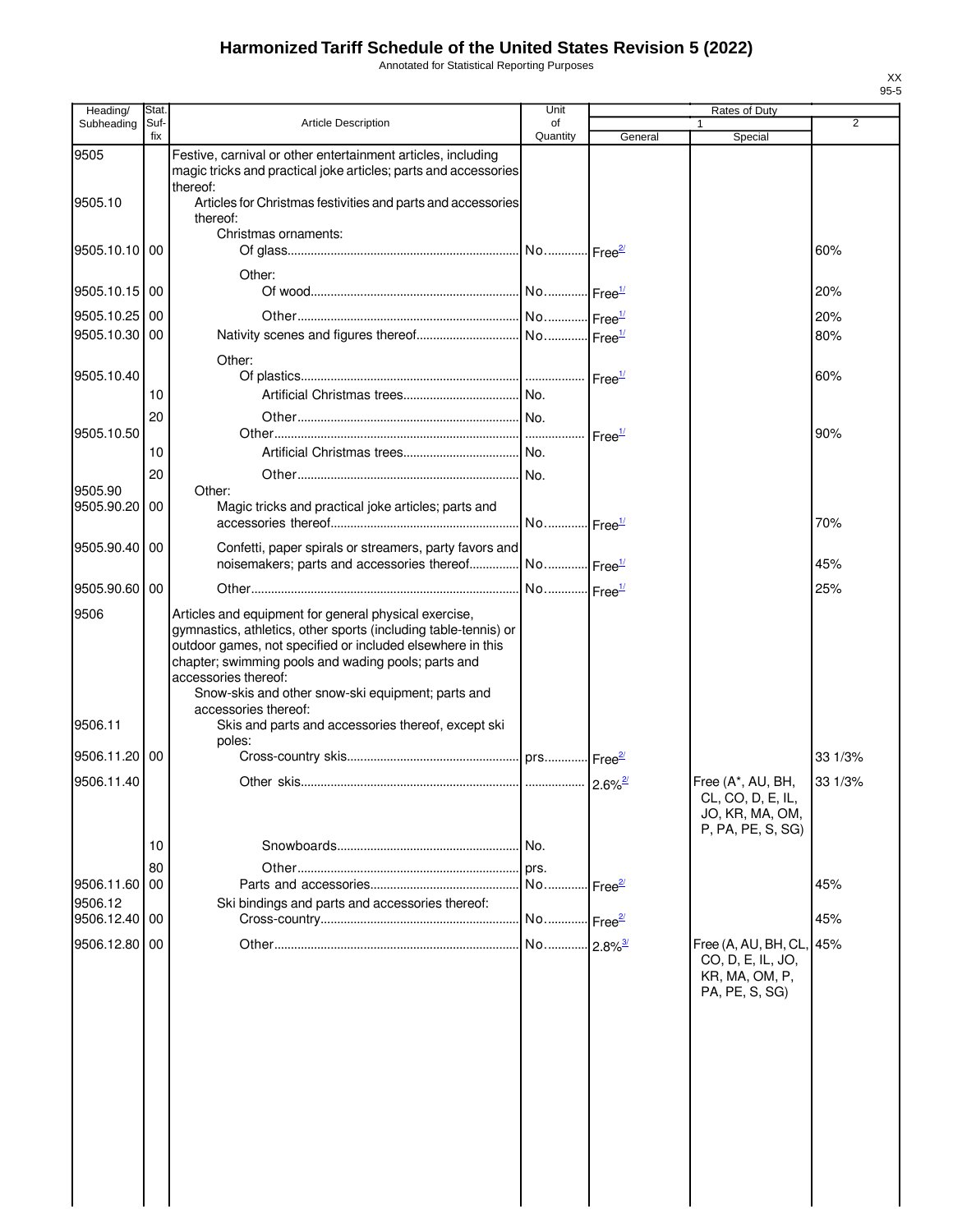Annotated for Statistical Reporting Purposes

| Heading/                                           | Stat.       |                                                                                                                                                                                                                                                                                                                                                                            | Unit                  |         | Rates of Duty                                                                         |                |
|----------------------------------------------------|-------------|----------------------------------------------------------------------------------------------------------------------------------------------------------------------------------------------------------------------------------------------------------------------------------------------------------------------------------------------------------------------------|-----------------------|---------|---------------------------------------------------------------------------------------|----------------|
| Subheading                                         | Suf-<br>fix | Article Description                                                                                                                                                                                                                                                                                                                                                        | of<br>Quantity        | General | Special                                                                               | $\overline{2}$ |
| 9506 (con.)<br>9506.19<br>9506.19.40<br>9506.19.80 | 00          | Articles and equipment for general physical exercise,<br>gymnastics, athletics, other sports (including table-tennis) or<br>outdoor games, not specified or included elsewhere in this<br>chapter; swimming pools and wading pools; parts and<br>accessories thereof: (con.)<br>Snow-skis and other snow-ski equipment; parts and<br>accessories thereof: (con.)<br>Other: |                       |         | Free (A*, AU, BH,<br>CL, CO, D, E, IL,                                                | 45%<br>45%     |
|                                                    | 40          | Ski poles and parts and accessories                                                                                                                                                                                                                                                                                                                                        |                       |         | JO, KR, MA, OM,<br>P, PA, PE, S, SG)                                                  |                |
|                                                    | 80          | Water skis, surf boards, sailboards and other water-sport<br>equipment; parts and accessories thereof:                                                                                                                                                                                                                                                                     | .lNo.<br>No.          |         |                                                                                       |                |
| 9506.21<br>9506.21.40                              | 00          | Sailboards and parts and accessories thereof:                                                                                                                                                                                                                                                                                                                              |                       |         |                                                                                       | 30%            |
| 9506.21.80 00                                      |             |                                                                                                                                                                                                                                                                                                                                                                            |                       |         |                                                                                       | 30%            |
| 9506.29.00                                         | 20          |                                                                                                                                                                                                                                                                                                                                                                            |                       |         |                                                                                       | 40%            |
|                                                    | 30<br>80    | Golf clubs and other golf equipment; parts and accessories                                                                                                                                                                                                                                                                                                                 |                       |         |                                                                                       |                |
| 9506.31.00 00                                      |             | thereof:                                                                                                                                                                                                                                                                                                                                                                   |                       |         | Free (A, AU, BH, CL, 30%<br>CO, D, E, IL, JO,<br>JP, KR, MA, OM,<br>P, PA, PE, S, SG) |                |
| 9506.32.00 00                                      |             |                                                                                                                                                                                                                                                                                                                                                                            |                       |         |                                                                                       | 30%            |
| 9506.39.00                                         |             |                                                                                                                                                                                                                                                                                                                                                                            |                       |         | Free (A, AU, BH, CL, 30%<br>CO, D, E, IL, JO,<br>JP, KR, MA, OM,<br>P, PA, PE, S, SG) |                |
|                                                    | 60<br>80    |                                                                                                                                                                                                                                                                                                                                                                            | No.                   |         |                                                                                       |                |
| 9506.40.00                                         | 00          | Articles and equipment for table-tennis, and parts and                                                                                                                                                                                                                                                                                                                     | No 5.1% <sup>1/</sup> |         | Free (A, AU, BH, CL, 30%<br>CO, D, E, IL, JO,<br>KR, MA, OM, P,<br>PA, PE, S, SG)     |                |
|                                                    |             |                                                                                                                                                                                                                                                                                                                                                                            |                       |         |                                                                                       |                |
|                                                    |             |                                                                                                                                                                                                                                                                                                                                                                            |                       |         |                                                                                       |                |
|                                                    |             |                                                                                                                                                                                                                                                                                                                                                                            |                       |         |                                                                                       |                |
|                                                    |             |                                                                                                                                                                                                                                                                                                                                                                            |                       |         |                                                                                       |                |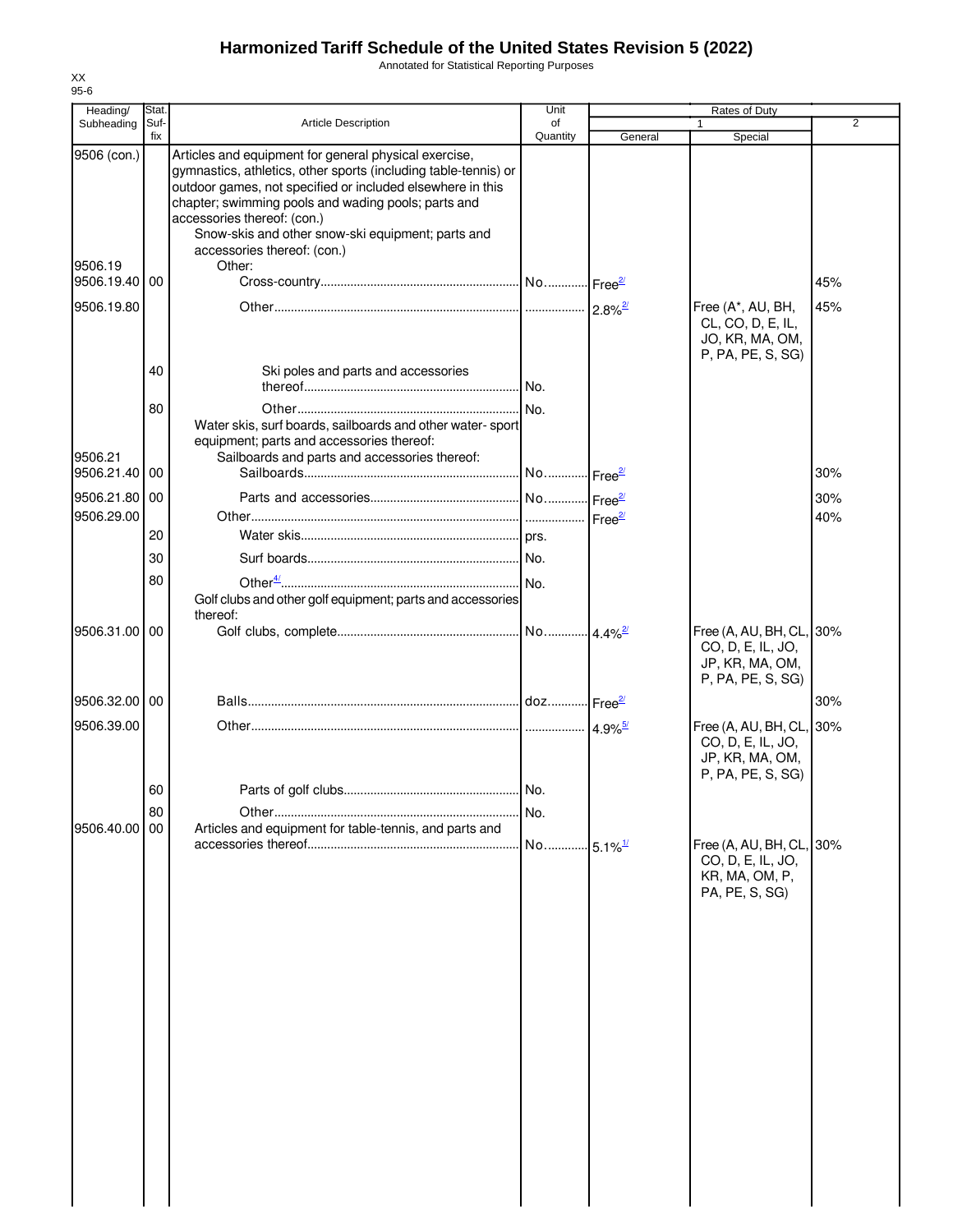Annotated for Statistical Reporting Purposes

| Heading/              | Stat.       |                                                                                                                                                                                                                                                                                                                                                                                | Unit           |                     | Rates of Duty                                                                         |   |
|-----------------------|-------------|--------------------------------------------------------------------------------------------------------------------------------------------------------------------------------------------------------------------------------------------------------------------------------------------------------------------------------------------------------------------------------|----------------|---------------------|---------------------------------------------------------------------------------------|---|
| Subheading            | Suf-<br>fix | <b>Article Description</b>                                                                                                                                                                                                                                                                                                                                                     | of<br>Quantity | General             | $\mathbf{1}$<br>Special                                                               | 2 |
| 9506 (con.)           |             | Articles and equipment for general physical exercise,<br>gymnastics, athletics, other sports (including table-tennis) or<br>outdoor games, not specified or included elsewhere in this<br>chapter; swimming pools and wading pools; parts and<br>accessories thereof: (con.)<br>Tennis, badminton or similar rackets, whether or not strung;<br>parts and accessories thereof: |                |                     |                                                                                       |   |
| 9506.51               |             | Lawn-tennis rackets, whether or not strung, and parts<br>and accessories thereof:                                                                                                                                                                                                                                                                                              |                |                     |                                                                                       |   |
| 9506.51.20 00         |             |                                                                                                                                                                                                                                                                                                                                                                                |                |                     | Free (A, AU, BH, CL, 30%<br>CO, D, E, IL, JO,<br>KR, MA, OM, P,<br>PA, PE, S, SG)     |   |
| 9506.51.40 00         |             |                                                                                                                                                                                                                                                                                                                                                                                |                |                     | Free (A, AU, BH, CL, 30%<br>CO, D, E, IL, JO,<br>JP, KR, MA, OM,<br>P, PA, PE, S, SG) |   |
| 9506.51.60 00         |             |                                                                                                                                                                                                                                                                                                                                                                                |                |                     | Free (A, AU, BH, CL, 30%<br>CO, D, E, IL, JO,<br>JP, KR, MA, OM,<br>P, PA, PE, S, SG) |   |
| 9506.59<br>9506.59.40 |             | Other:<br>Badminton rackets and parts and accessories                                                                                                                                                                                                                                                                                                                          |                |                     |                                                                                       |   |
|                       |             |                                                                                                                                                                                                                                                                                                                                                                                |                |                     | Free (A, AU, BH, CL, 30%<br>CO, D, E, IL, JO,<br>KR, MA, OM, P,<br>PA, PE, S, SG)     |   |
|                       | 40          |                                                                                                                                                                                                                                                                                                                                                                                |                |                     |                                                                                       |   |
| 9506.59.80            | 80          |                                                                                                                                                                                                                                                                                                                                                                                |                | $4\%^{\frac{8}{2}}$ | Free (A, AU, BH, CL, 40%<br>CO, D, E, IL, JO,<br>KR, MA, OM, P,<br>PA, PE, S, SG)     |   |
|                       | 20          |                                                                                                                                                                                                                                                                                                                                                                                |                |                     |                                                                                       |   |
|                       | 40          |                                                                                                                                                                                                                                                                                                                                                                                |                |                     |                                                                                       |   |
|                       | 60          | Other, including parts and accessories No.                                                                                                                                                                                                                                                                                                                                     |                |                     |                                                                                       |   |
|                       |             |                                                                                                                                                                                                                                                                                                                                                                                |                |                     |                                                                                       |   |
|                       |             |                                                                                                                                                                                                                                                                                                                                                                                |                |                     |                                                                                       |   |
|                       |             |                                                                                                                                                                                                                                                                                                                                                                                |                |                     |                                                                                       |   |
|                       |             |                                                                                                                                                                                                                                                                                                                                                                                |                |                     |                                                                                       |   |
|                       |             |                                                                                                                                                                                                                                                                                                                                                                                |                |                     |                                                                                       |   |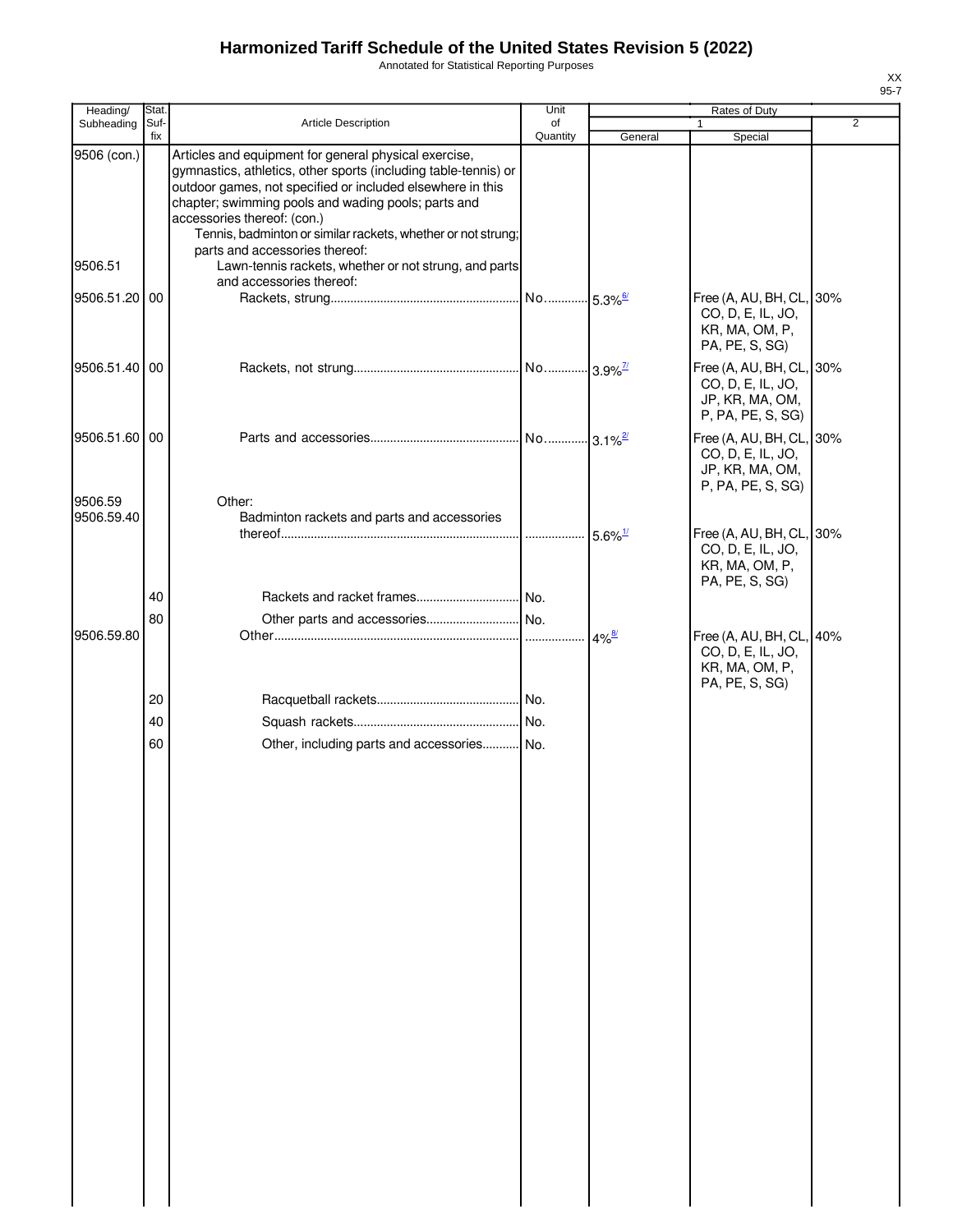Annotated for Statistical Reporting Purposes

| Heading/              | Stat.       |                                                                                                                                                                                                                                                                                                                                      | Unit                   |                       | Rates of Duty                                                                     |                |
|-----------------------|-------------|--------------------------------------------------------------------------------------------------------------------------------------------------------------------------------------------------------------------------------------------------------------------------------------------------------------------------------------|------------------------|-----------------------|-----------------------------------------------------------------------------------|----------------|
| Subheading            | Suf-<br>fix | <b>Article Description</b>                                                                                                                                                                                                                                                                                                           | of<br>Quantity         | General               | Special                                                                           | $\overline{2}$ |
| 9506 (con.)           |             | Articles and equipment for general physical exercise,<br>gymnastics, athletics, other sports (including table-tennis) or<br>outdoor games, not specified or included elsewhere in this<br>chapter; swimming pools and wading pools; parts and<br>accessories thereof: (con.)<br>Balls, other than golf balls and table-tennis balls: |                        |                       |                                                                                   |                |
| 9506.61.00 00         |             |                                                                                                                                                                                                                                                                                                                                      | No Free <sup>2/</sup>  |                       |                                                                                   | 30%            |
| 9506.62<br>9506.62.40 |             | Inflatable balls:                                                                                                                                                                                                                                                                                                                    |                        |                       |                                                                                   | 30%            |
|                       | 40          |                                                                                                                                                                                                                                                                                                                                      | No.                    |                       |                                                                                   |                |
| 9506.62.80            | 80          |                                                                                                                                                                                                                                                                                                                                      |                        | $4.8\%$ <sup>9/</sup> | Free (A*, AU, BH,<br>CL, CO, D, E, IL,                                            | 30%            |
|                       | 20          |                                                                                                                                                                                                                                                                                                                                      | No.                    |                       | JO, KR, MA, OM,<br>P, PA, PE, S, SG)                                              |                |
|                       | 40          |                                                                                                                                                                                                                                                                                                                                      |                        |                       |                                                                                   |                |
| 9506.69               | 60          | Other:                                                                                                                                                                                                                                                                                                                               | . No.                  |                       |                                                                                   |                |
| 9506.69.20            |             |                                                                                                                                                                                                                                                                                                                                      |                        | ⊶ Free <sup>2/</sup>  |                                                                                   | 30%            |
|                       | 40          |                                                                                                                                                                                                                                                                                                                                      |                        |                       |                                                                                   |                |
| 9506.69.40            | 80<br>00    | Noninflatable hollow balls not over 19 cm in                                                                                                                                                                                                                                                                                         | No.                    |                       |                                                                                   |                |
|                       |             |                                                                                                                                                                                                                                                                                                                                      | No 5.4% <sup>10/</sup> |                       | Free (A*, AU, BH,<br>CL, CO, D, E, IL,<br>JO, KR, MA, OM,<br>P, PA, PE, S, SG)    | 70%            |
| 9506.69.60            |             |                                                                                                                                                                                                                                                                                                                                      |                        | 4.9% <sup>2/</sup>    | Free (A*, AU, BH,<br>CL, CO, D, E, IL,<br>JO, KR, MA, OM,<br>P, PA, PE, S, SG)    | 30%            |
|                       | 10          |                                                                                                                                                                                                                                                                                                                                      |                        |                       |                                                                                   |                |
| 9506.70               | 20          | Ice skates and roller skates, including skating boots with<br>skates attached; parts and accessories thereof:                                                                                                                                                                                                                        |                        |                       |                                                                                   |                |
| 9506.70.20            | 10          | Roller skates and parts and accessories thereof    Free <sup>1/</sup>                                                                                                                                                                                                                                                                | prs.                   |                       |                                                                                   | 20%            |
|                       | 90          |                                                                                                                                                                                                                                                                                                                                      |                        |                       |                                                                                   |                |
| 9506.70.40 00         |             |                                                                                                                                                                                                                                                                                                                                      |                        |                       | Free (A, AU, BH, CL, 20%<br>CO, D, E, IL, JO,<br>KR, MA, OM, P,<br>PA, PE, S, SG) |                |
| 9506.70.60            | 40          | Other, including parts and accessories for ice skates                                                                                                                                                                                                                                                                                |                        | Free <sup>27</sup>    |                                                                                   | 20%            |
|                       | 80          |                                                                                                                                                                                                                                                                                                                                      |                        |                       |                                                                                   |                |
|                       |             |                                                                                                                                                                                                                                                                                                                                      |                        |                       |                                                                                   |                |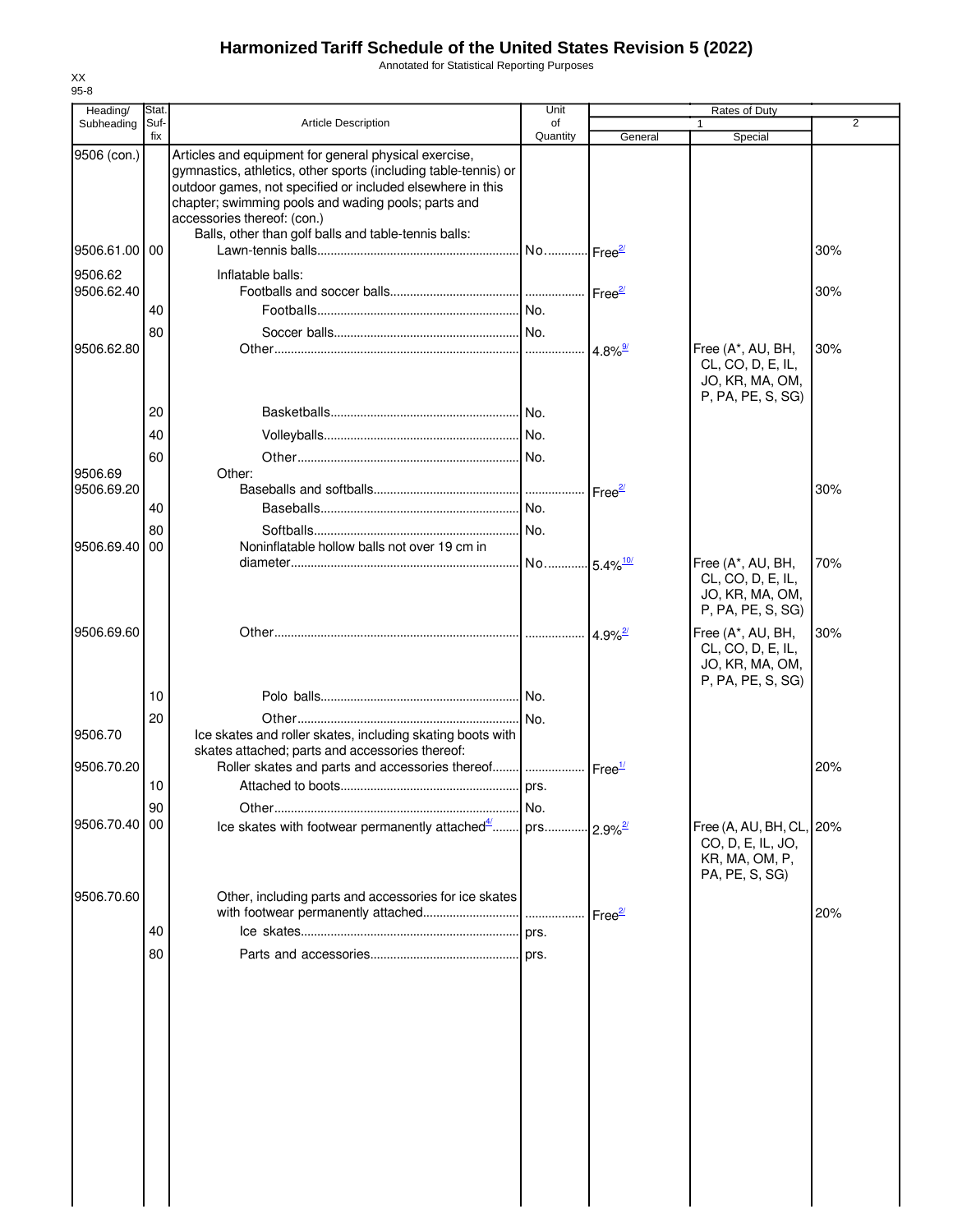Annotated for Statistical Reporting Purposes

| Heading/      | <b>Stat</b> |                                                                                                                                                                                                                                                                                        | Unit                        |                                 | Rates of Duty                                                                  |                |
|---------------|-------------|----------------------------------------------------------------------------------------------------------------------------------------------------------------------------------------------------------------------------------------------------------------------------------------|-----------------------------|---------------------------------|--------------------------------------------------------------------------------|----------------|
| Subheading    | Suf-<br>fix | <b>Article Description</b>                                                                                                                                                                                                                                                             | of<br>Quantity              | General                         | Special                                                                        | $\overline{2}$ |
| 9506 (con.)   |             | Articles and equipment for general physical exercise,<br>gymnastics, athletics, other sports (including table-tennis) or<br>outdoor games, not specified or included elsewhere in this<br>chapter; swimming pools and wading pools; parts and<br>accessories thereof: (con.)<br>Other: |                             |                                 |                                                                                |                |
| 9506.91.00    |             | Articles and equipment for general physical exercise,<br>gymnastics or athletics; parts and accessories                                                                                                                                                                                |                             | $4.6\%$ <sup>11/</sup>          | Free (A*, AU, BH,<br>CL, CO, D, E, IL,<br>JO, KR, MA, OM,<br>P, PA, PE, S, SG) | 40%            |
|               | 10          |                                                                                                                                                                                                                                                                                        |                             |                                 |                                                                                |                |
|               | 20          |                                                                                                                                                                                                                                                                                        |                             |                                 |                                                                                |                |
| 9506.99       | 30          | Other:                                                                                                                                                                                                                                                                                 |                             |                                 |                                                                                |                |
| 9506.99.05    |             | Archery articles and equipment and parts and                                                                                                                                                                                                                                           | .                           | Free <sup>2/</sup>              |                                                                                | 35%            |
|               | 10          |                                                                                                                                                                                                                                                                                        | No.                         |                                 |                                                                                |                |
|               | 20          |                                                                                                                                                                                                                                                                                        |                             |                                 |                                                                                |                |
|               | 30          |                                                                                                                                                                                                                                                                                        | No.                         |                                 |                                                                                |                |
|               |             | Badminton articles and equipment, except rackets,<br>and parts and accessories thereof:                                                                                                                                                                                                |                             |                                 |                                                                                |                |
| 9506.99.08    | 00          |                                                                                                                                                                                                                                                                                        | No 2.8% <sup>1/</sup><br>kg |                                 | Free (A+, AU, BH,<br>CL, CO, D, E, IL,<br>JO, KR, MA, OM,<br>P, PA, PE, S, SG) | 30%            |
| 9506.99.12 00 |             |                                                                                                                                                                                                                                                                                        |                             |                                 | Free (A*, AU, BH,<br>CL, CO, D, E, IL,<br>JO, KR, MA, OM,<br>P, PA, PE, S, SG) | 30%            |
| 9506.99.15 00 |             | Baseball articles and equipment, except balls, and                                                                                                                                                                                                                                     |                             |                                 |                                                                                | 30%            |
| 9506.99.20 00 |             | Football, soccer and polo articles and equip- ment,<br>except balls, and parts and accessories thereof No Free <sup>21</sup>                                                                                                                                                           |                             |                                 |                                                                                | 30%            |
| 9506.99.25    |             | Ice-hockey and field-hockey articles and<br>equipment, except balls and skates, and parts and                                                                                                                                                                                          |                             | Free <sup>2/</sup>              |                                                                                | 30%            |
|               | 40          |                                                                                                                                                                                                                                                                                        |                             |                                 |                                                                                |                |
|               | 80          | Other, including parts and accessories No.                                                                                                                                                                                                                                             |                             |                                 |                                                                                |                |
| 9506.99.28    | 00          |                                                                                                                                                                                                                                                                                        | No                          | Free $\frac{27}{2}$             |                                                                                | 30%            |
| 9506.99.30    | 00          | Lawn-tennis articles and equipment, except balls<br>and rackets, and parts and accessories thereof No 3.1% <sup>2/</sup>                                                                                                                                                               |                             |                                 | Free (A*, AU, BH,<br>CL, CO, D, E, IL,<br>JO, KR, MA, OM,                      | 30%            |
| 9506.99.35    | 00          |                                                                                                                                                                                                                                                                                        |                             | …∏Free <del><sup>2</sup>″</del> | P, PA, PE, S, SG)                                                              | 20%            |
|               |             |                                                                                                                                                                                                                                                                                        |                             |                                 |                                                                                |                |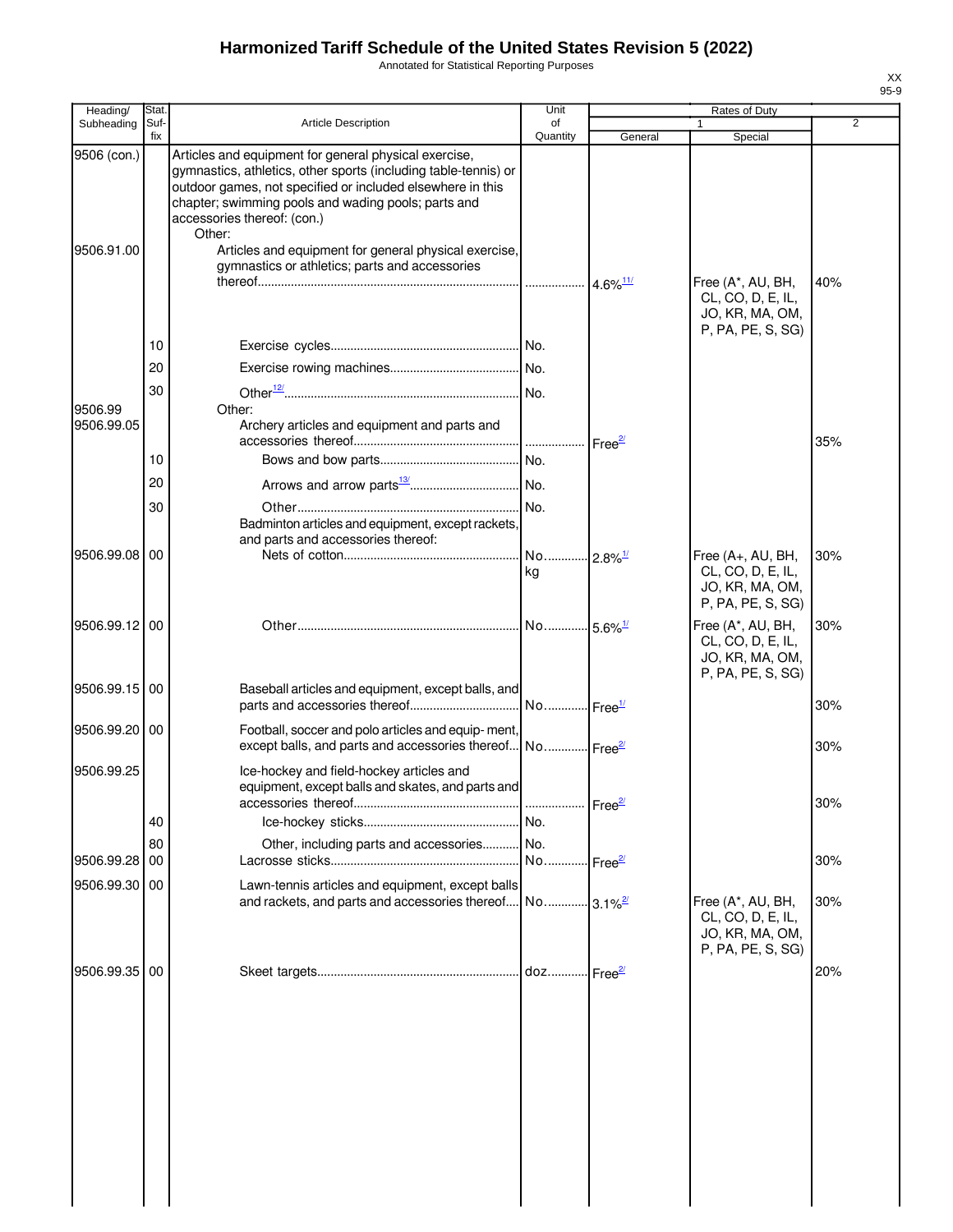Annotated for Statistical Reporting Purposes

| Heading/          | Stat.       |                                                                                                                                                                                                                                                                                               | Unit           |                      | Rates of Duty                                                                  |         |
|-------------------|-------------|-----------------------------------------------------------------------------------------------------------------------------------------------------------------------------------------------------------------------------------------------------------------------------------------------|----------------|----------------------|--------------------------------------------------------------------------------|---------|
| Subheading        | Suf-<br>fix | <b>Article Description</b>                                                                                                                                                                                                                                                                    | of<br>Quantity | General              | $\mathbf{1}$<br>Special                                                        | 2       |
| 9506 (con.)       |             | Articles and equipment for general physical exercise,<br>gymnastics, athletics, other sports (including table-tennis) or<br>outdoor games, not specified or included elsewhere in this<br>chapter; swimming pools and wading pools; parts and<br>accessories thereof: (con.)<br>Other: (con.) |                |                      |                                                                                |         |
| 9506.99<br>(con.) |             | Other: (con.)<br>Sleds, bobsleds, toboggans and the like and parts<br>and accessories thereof:                                                                                                                                                                                                |                |                      |                                                                                |         |
| 9506.99.40 00     |             | Toboggans; bobsleds and luges of a kind used                                                                                                                                                                                                                                                  |                |                      |                                                                                | Free    |
| 9506.99.45 00     |             |                                                                                                                                                                                                                                                                                               |                |                      | Free (A*, AU, BH,<br>CL, CO, D, E, IL,<br>JO, KR, MA, OM,<br>P, PA, PE, S, SG) | 45%     |
| 9506.99.50 00     |             |                                                                                                                                                                                                                                                                                               |                |                      | Free (A*, AU, BH,<br>CL, CO, D, E, IL,<br>JO, KR, MA, OM,<br>P, PA, PE, S, SG) | 33 1/3% |
| 9506.99.55 00     |             | Swimming pools and wading pools and parts and                                                                                                                                                                                                                                                 |                |                      | Free (A*, AU, BH,<br>CL, CO, D, E, IL,<br>JO, KR, MA, OM,<br>P, PA, PE, S, SG) | 80%     |
| 9506.99.60        |             |                                                                                                                                                                                                                                                                                               |                | $4\%$ <sup>14/</sup> | Free (A*, AU, BH,<br>CL, CO, D, E, IL,<br>JO, KR, MA, OM,<br>P, PA, PE, S, SG) | 40%     |
|                   | 40          | Nets not elsewhere specified or included kg                                                                                                                                                                                                                                                   |                |                      |                                                                                |         |
|                   | 80          |                                                                                                                                                                                                                                                                                               |                |                      |                                                                                |         |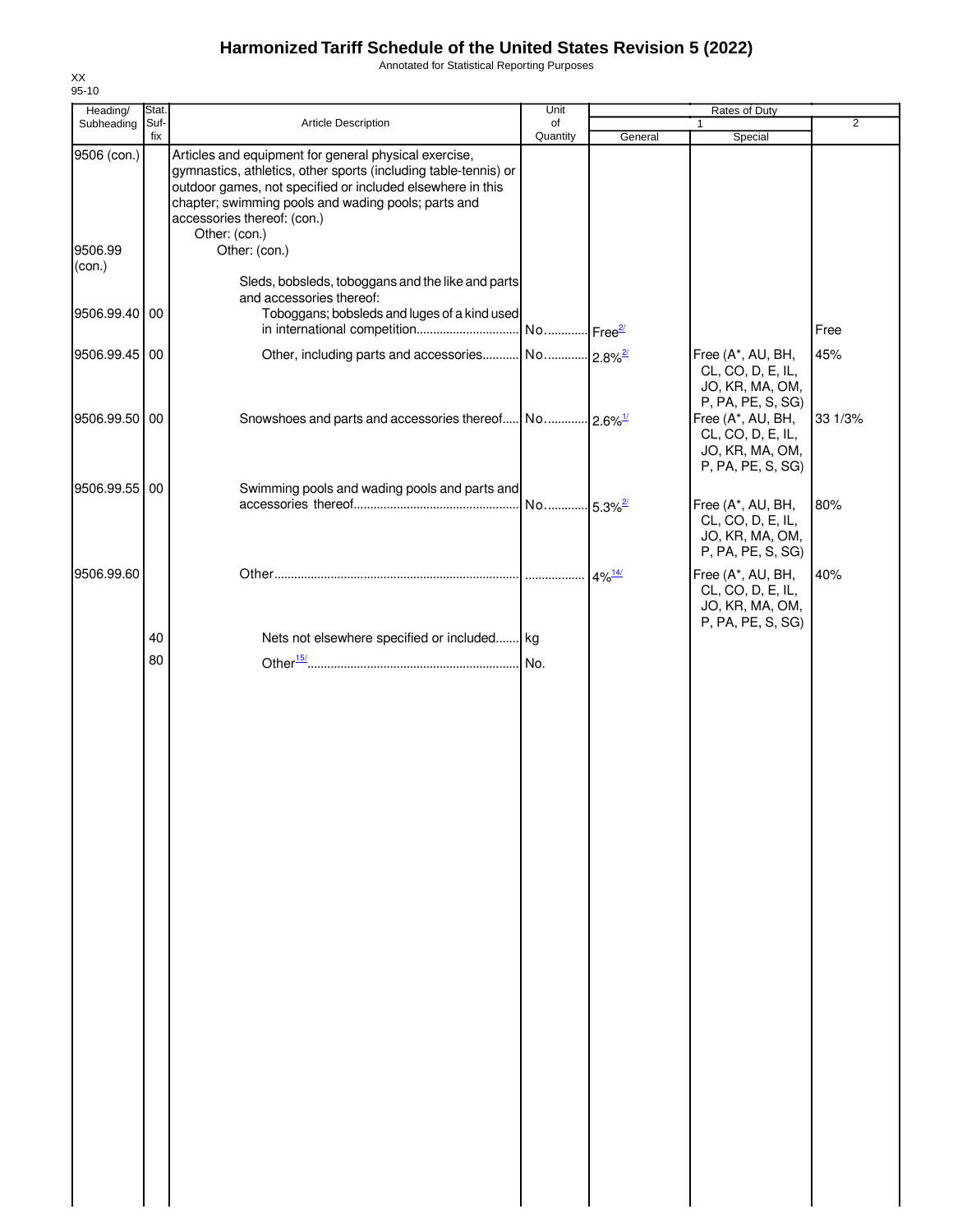Annotated for Statistical Reporting Purposes

| Heading/                 | Stat.       |                                                                                                                                                                                                                                                         | Unit           |         | Rates of Duty                                                                         |                |
|--------------------------|-------------|---------------------------------------------------------------------------------------------------------------------------------------------------------------------------------------------------------------------------------------------------------|----------------|---------|---------------------------------------------------------------------------------------|----------------|
| Subheading               | Suf-<br>fix | <b>Article Description</b>                                                                                                                                                                                                                              | of<br>Quantity | General | Special                                                                               | $\overline{2}$ |
| 9507<br>9507.10.00       |             | Fishing rods, fish hooks and other line fishing tackle; fish<br>landing nets, butterfly nets and similar nets; decoy "birds" (other<br>than those of heading 9208 or 9705) and similar hunting or<br>shooting equipment; parts and accessories thereof: |                |         | Free (A+, AU, BH,<br>CL, CO, D, E, IL,<br>JO, KR, MA, OM,                             | 55%            |
|                          | 40          |                                                                                                                                                                                                                                                         |                |         | P, PA, PE, S, SG)                                                                     |                |
|                          |             |                                                                                                                                                                                                                                                         |                |         |                                                                                       |                |
|                          | 80          |                                                                                                                                                                                                                                                         |                |         |                                                                                       |                |
| 9507.20<br>9507.20.40 00 |             | Fish hooks, whether or not snelled:                                                                                                                                                                                                                     |                |         | Free (A*, AU, BH,<br>CL, CO, D, E, IL,<br>JO, KR, MA, OM,<br>P, PA, PE, S, SG)        | 55%            |
| 9507.20.80 00            |             |                                                                                                                                                                                                                                                         |                |         | Free (A*, AU, BH,<br>CL, CO, D, E, IL,<br>JO, JP, KR, MA,<br>OM, P, PA, PE, S,<br>SG) | 45%            |
| 9507.30                  |             | Fishing reels and parts and accessories thereof:                                                                                                                                                                                                        |                |         |                                                                                       |                |
| 9507.30.20 00            |             | Fishing reels:                                                                                                                                                                                                                                          |                |         | Free (A+, AU, BH,<br>CL, CO, D, E, IL,<br>JO, KR, MA, OM,<br>P, PA, PE, S, SG)        | 55%            |
| 9507.30.40 00            |             | Valued over \$2.70 but not over \$8.45 each No 24¢ each <sup>18/</sup>                                                                                                                                                                                  |                |         | Free (A+, AU, BH,<br>CL, CO, D, E, IL,<br>JO, KR, MA, OM,<br>P, PA, PE, S, SG)        | 55%            |
| 9507.30.60 00            |             |                                                                                                                                                                                                                                                         |                |         | Free (A*, AU, BH,<br>CL, CO, D, E, IL,<br>JO, JP, KR, MA,<br>OM, P, PA, PE, S,        | 55%            |
| 9507.30.80 00            |             |                                                                                                                                                                                                                                                         |                |         | SG)<br>Free (A*, AU, BH,<br>CL, CO, D, E, IL,<br>JO, KR, MA, OM,<br>P, PA, PE, S, SG) | 55%            |
|                          |             |                                                                                                                                                                                                                                                         |                |         |                                                                                       |                |
|                          |             |                                                                                                                                                                                                                                                         |                |         |                                                                                       |                |
|                          |             |                                                                                                                                                                                                                                                         |                |         |                                                                                       |                |
|                          |             |                                                                                                                                                                                                                                                         |                |         |                                                                                       |                |
|                          |             |                                                                                                                                                                                                                                                         |                |         |                                                                                       |                |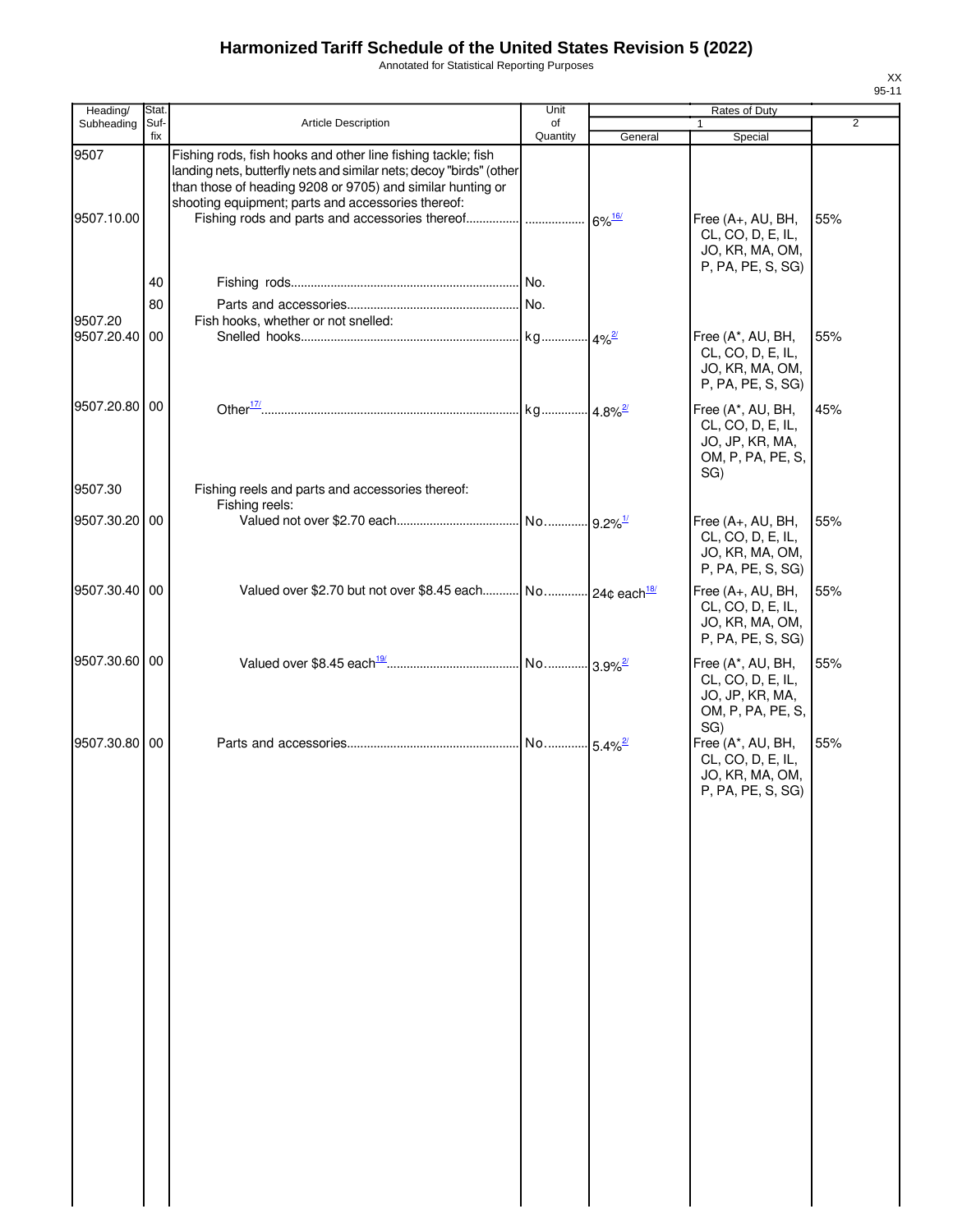Annotated for Statistical Reporting Purposes

| 95-12                    |               |                                                                                                                                                                                                                                                                |                        |                                    |                                                                                                |                |
|--------------------------|---------------|----------------------------------------------------------------------------------------------------------------------------------------------------------------------------------------------------------------------------------------------------------------|------------------------|------------------------------------|------------------------------------------------------------------------------------------------|----------------|
| Heading/<br>Subheading   | Stat.<br>Suf- | <b>Article Description</b>                                                                                                                                                                                                                                     | Unit<br>of             |                                    | Rates of Duty                                                                                  | $\overline{2}$ |
|                          | fix           |                                                                                                                                                                                                                                                                | Quantity               | General                            | Special                                                                                        |                |
| 9507 (con.)              |               | Fishing rods, fish hooks and other line fishing tackle; fish<br>landing nets, butterfly nets and similar nets; decoy "birds" (other<br>than those of heading 9208 or 9705) and similar hunting or<br>shooting equipment; parts and accessories thereof: (con.) |                        |                                    |                                                                                                |                |
| 9507.90<br>9507.90.20 00 |               | Other:<br>Fishing line put up and packaged for retail sale No 3.7% <sup>2</sup>                                                                                                                                                                                |                        |                                    | Free (A*, AU, BH,<br>CL, CO, D, E, IL,<br>JO, JP, KR, MA,<br>OM, P, PA, PE, S,<br>SG)          | 65%            |
| 9507.90.40 00            |               |                                                                                                                                                                                                                                                                |                        |                                    | Free (A*, AU, BH,<br>CL, CO, D, E, IL,<br>JO, KR, MA, OM,<br>P, PA, PE, S, SG)<br>$2.8\%$ (JP) | 55%            |
| 9507.90.60 00            |               |                                                                                                                                                                                                                                                                |                        |                                    | Free (A*, AU, BH,<br>CL, CO, D, E, IL,<br>JO, KR, MA, OM,<br>P, PA, PE, S, SG)                 | 40%            |
| 9507.90.70 00            |               | Other, including parts and accessories:                                                                                                                                                                                                                        | doz 9% <sup>2/</sup>   |                                    | Free (A+, AU, BH,<br>CL, CO, D, E, IL,<br>JO, KR, MA, OM,<br>P, PA, PE, S, SG)<br>4.5% (JP)    | 55%            |
| 9507.90.80 00            |               |                                                                                                                                                                                                                                                                |                        |                                    | Free (A*, AU, BH,<br>CL, CO, D, E, IL,<br>JO, KR, MA, OM,<br>P, PA, PE, S, SG)                 | 55%            |
| 9508                     |               | Traveling circuses and traveling menageries; amusement park<br>rides and water park amusements; fairground amusements,<br>including shooting galleries; traveling theaters; parts and<br>accessories thereof:                                                  |                        |                                    |                                                                                                |                |
| 9508.10.00 00            |               | Amusement park rides and water park amusements:                                                                                                                                                                                                                |                        |                                    |                                                                                                | 35%            |
| 9508.21.00 00            |               |                                                                                                                                                                                                                                                                | No Free <sup>2/</sup>  |                                    |                                                                                                | 35%            |
| 9508.22.00 00            |               |                                                                                                                                                                                                                                                                | No  Free <sup>2/</sup> |                                    |                                                                                                | 35%            |
| 9508.23.00 00            |               |                                                                                                                                                                                                                                                                |                        | $\cdot$ Free $\frac{27}{2}$        |                                                                                                | 35%            |
| 9508.24.00 00            |               | Motion simulators and moving theaters                                                                                                                                                                                                                          | No                     | $\frac{2}{\pi}$ Free <sup>2/</sup> |                                                                                                | 35%            |
| 9508.25.00 00            |               |                                                                                                                                                                                                                                                                | No Free <sup>2/</sup>  |                                    |                                                                                                | 35%            |
| 9508.26.00 00            |               |                                                                                                                                                                                                                                                                | No                     | $\cdot$ Free $\frac{27}{2}$        |                                                                                                | 35%            |
| 9508.29.00 00            |               |                                                                                                                                                                                                                                                                | No                     | $\frac{2}{2}$ Free <sup>2/</sup>   |                                                                                                | 35%            |
| 9508.30.00               | 00            |                                                                                                                                                                                                                                                                |                        | $\cdot$ Free $\frac{27}{2}$        |                                                                                                | 35%            |
| 9508.40.00 00            |               |                                                                                                                                                                                                                                                                |                        |                                    |                                                                                                | 35%            |

XX